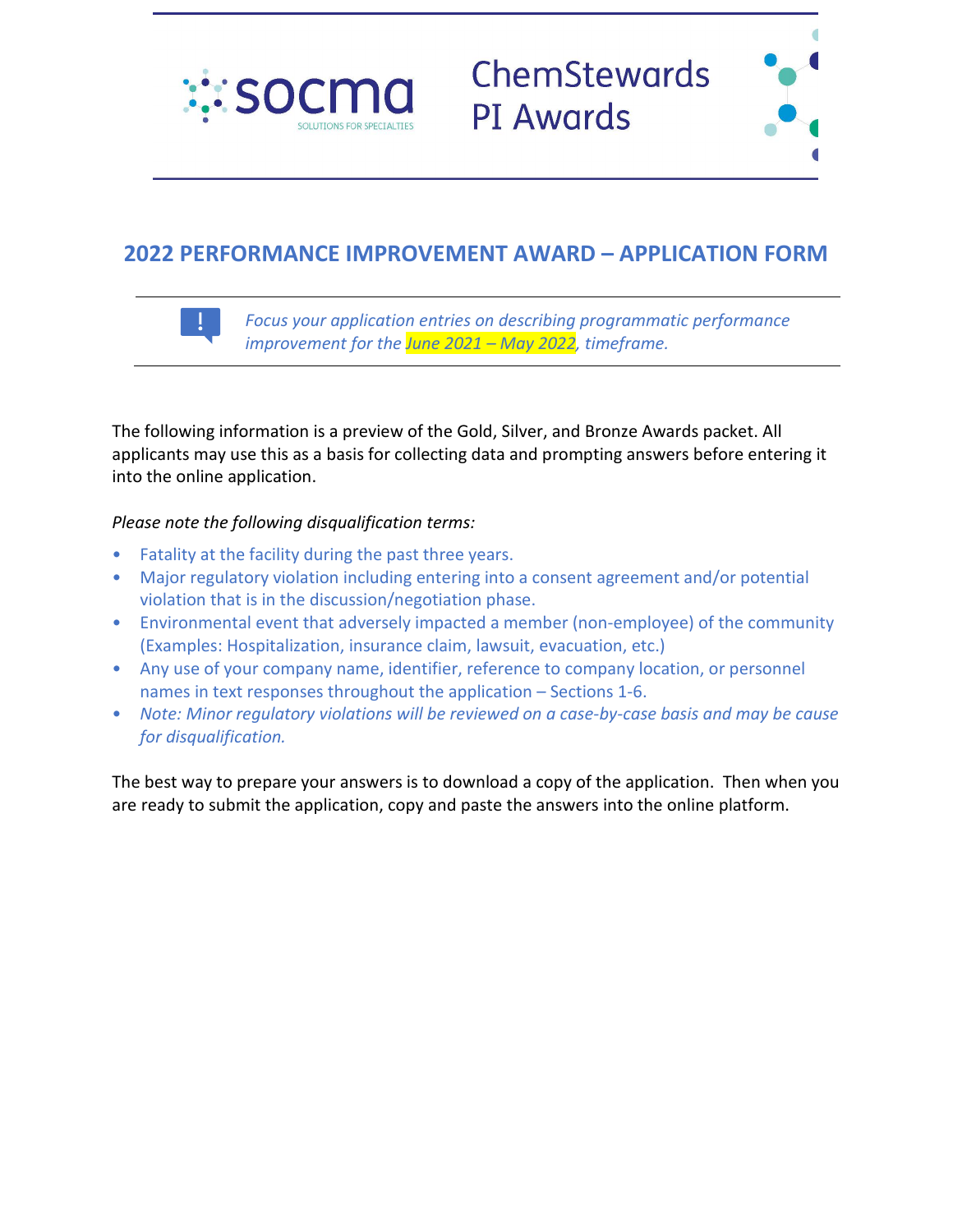

# **Company Information** *(Each facility must submit a separate application).*

- **Company Name** *(as it should appear on Awards Plaque*):
- **Facility Name** *(as it should appear on Awards Plaque*):
- **Facility Mailing Address (Street Address):**
- **City:**
- **State:**
- **Zip Code:**
- **Company President/CEO:**
- **Plant Manager:**
- **Telephone Number:**
- **Email Address:**
- **ChemStewards® Coordinator:**
- **Telephone Number:**
- **Email Address:**
- **Signature**
- **Date:**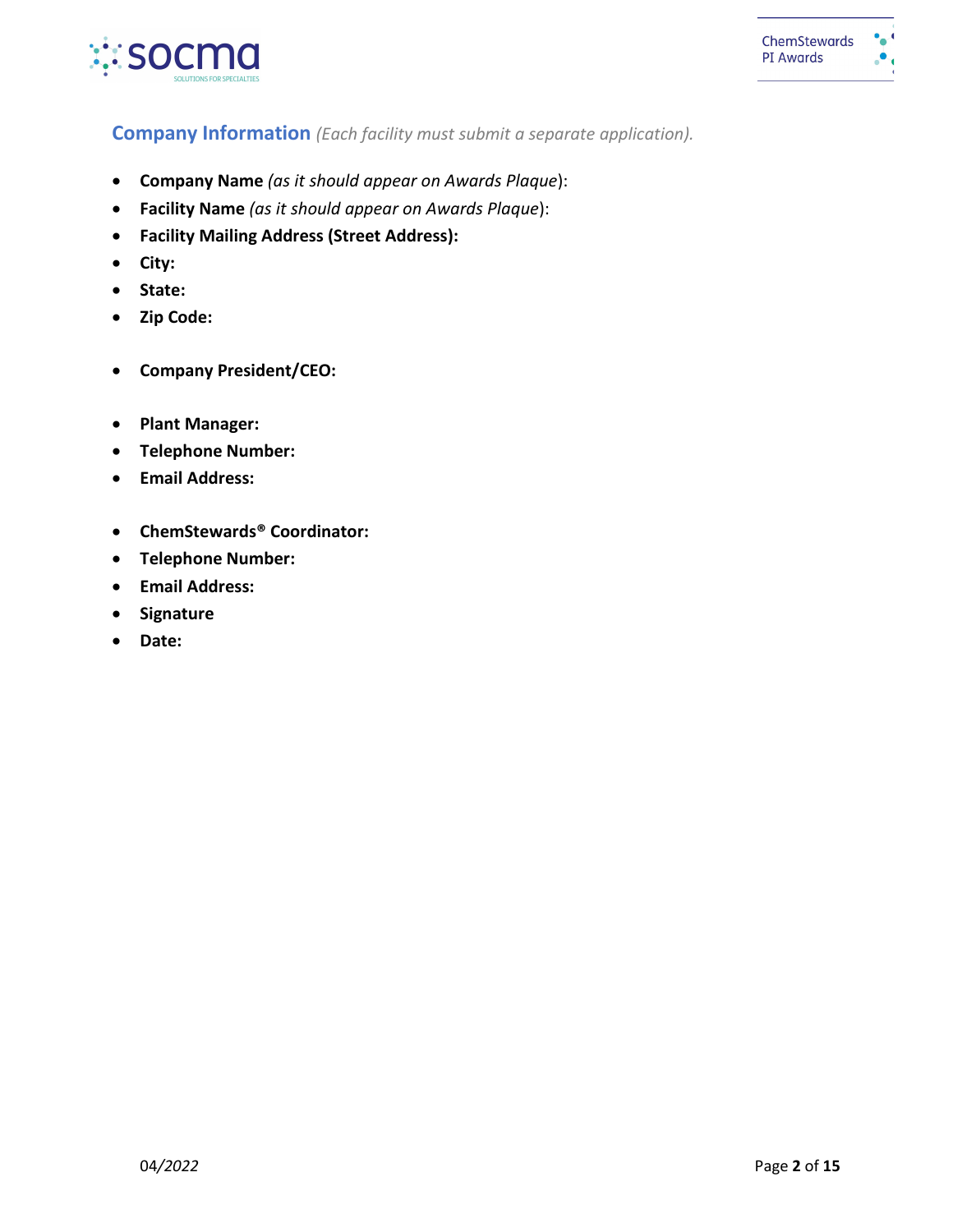

# **Section 1: General Questions**

- **1. What is this facility's ChemStewards® Tier Level (not DHS tier level)?**
	- Tier 1
	- Tier 2
	- Tier 3

**2. How many employees work at this facility (not company)?**

- 1-50
- 51-100
- 101-150
- 151-200
- 201 and greater
- **3. Select one that best describes your facility's type of operation.**
	- Laboratory/Pilot Scale operation only with <10,000lbs/yr. production volume
	- Blending & Mixing Only
	- Reaction Chemistry including laboratory/pilot scale operation with >10,000lbs/yr. production volume
- **4. Is your facility part of a larger network that has access to corporate (EHS) resources?**
	- Yes
	- No
- **5. Is this facility ChemStewards® certified?**
	- Yes
	- No
- **6. Has this facility had any work-related fatalities in the past 3 years?** 
	- Yes
	- No
	- If yes, please see the disqualification terms located in the General Rules or at the top of this application.

\_\_\_\_\_\_\_\_\_\_\_\_\_\_\_\_\_\_\_\_\_\_\_\_\_\_\_\_\_\_\_\_\_\_\_\_\_\_\_\_\_\_\_\_\_\_\_\_\_\_\_\_\_\_\_\_\_\_\_\_\_\_\_\_\_\_\_\_\_\_\_\_

- **7. Does your facility have any EHS&S regulatory violations issued or potential violations (i.e in discussion or negotiation phase) in the last 36 months? If yes, explain below.** 
	- Yes
	- No
	- If yes, please contact Joe Dettinger (JDettinger@socma.org ) and Tammy Netherland [\(TNetherland@socma.org\)](mailto:TNetherland@socma.org), prior to completing your application.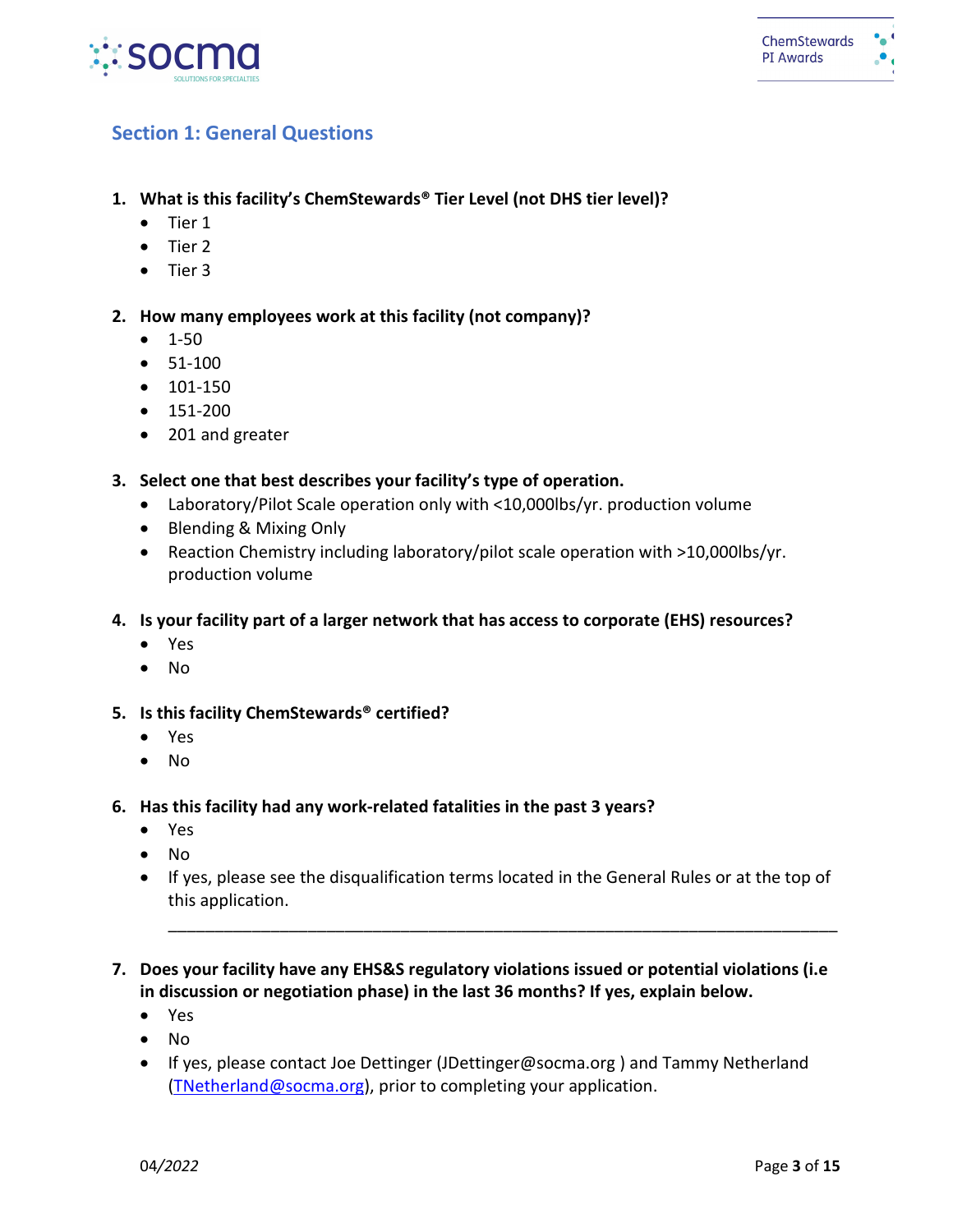

**8. Has this facility had a plant site incident or environmental event that has adversely impacted a member of the public from June 1, 2021 – May 1, 2022?** 

*Examples: (Examples: Hospitalization, insurance claim, lawsuit, evacuation, etc.)*

- Yes
- No
- If yes, please contact Joe Dettinger (JDettinger@socma.org ) and Tammy Netherland [\(TNetherland@socma.org\)](mailto:TNetherland@socma.org), prior to completing your application.
- **9. Has this facility had a plant site incident or environmental event that has adversely impacted an internal stakeholder from June 1, 2021 – May 1, 2022?**

*Examples: (Examples: Hospitalization, insurance claim, lawsuit, evacuation, etc.)*

• Yes

- No
- If yes, please contact Joe Dettinger (JDettinger@socma.org ) and Tammy Netherland [\(TNetherland@socma.org\)](mailto:TNetherland@socma.org), prior to completing your application.

## **10. Has an environmental, health and safety management review been conducted in the past**

**year?** *Management Review Definition: Should be some type of formal process and signed off by more than one person in management. (Example: ISO, Internal Audit by customer/contractor, corporate audit, etc.)*

- Yes
- No
- If yes, include date(s) and brief description.  $\Box$
- If no, explain why it did not occur.

## **11. Is this facility subject to RMP and/or PSM regulations?**

- Facility is subject to one or both programs
- Facility is not subject to either program
- **12. Does your facility handle toxic chemicals?** *(Chemicals with GHS health rating of 1 or 2)*
	- Yes
	- No
- **13. Does your facility handle OSHA flammable chemicals?** *(Chemicals with flash point < 100F)*
	- Yes
	- No

## **14. Do your facility operations include high temperature** *(above 100°C)* **and/or high pressure**  *(above 15psi)* **processes***?*

- Yes
- No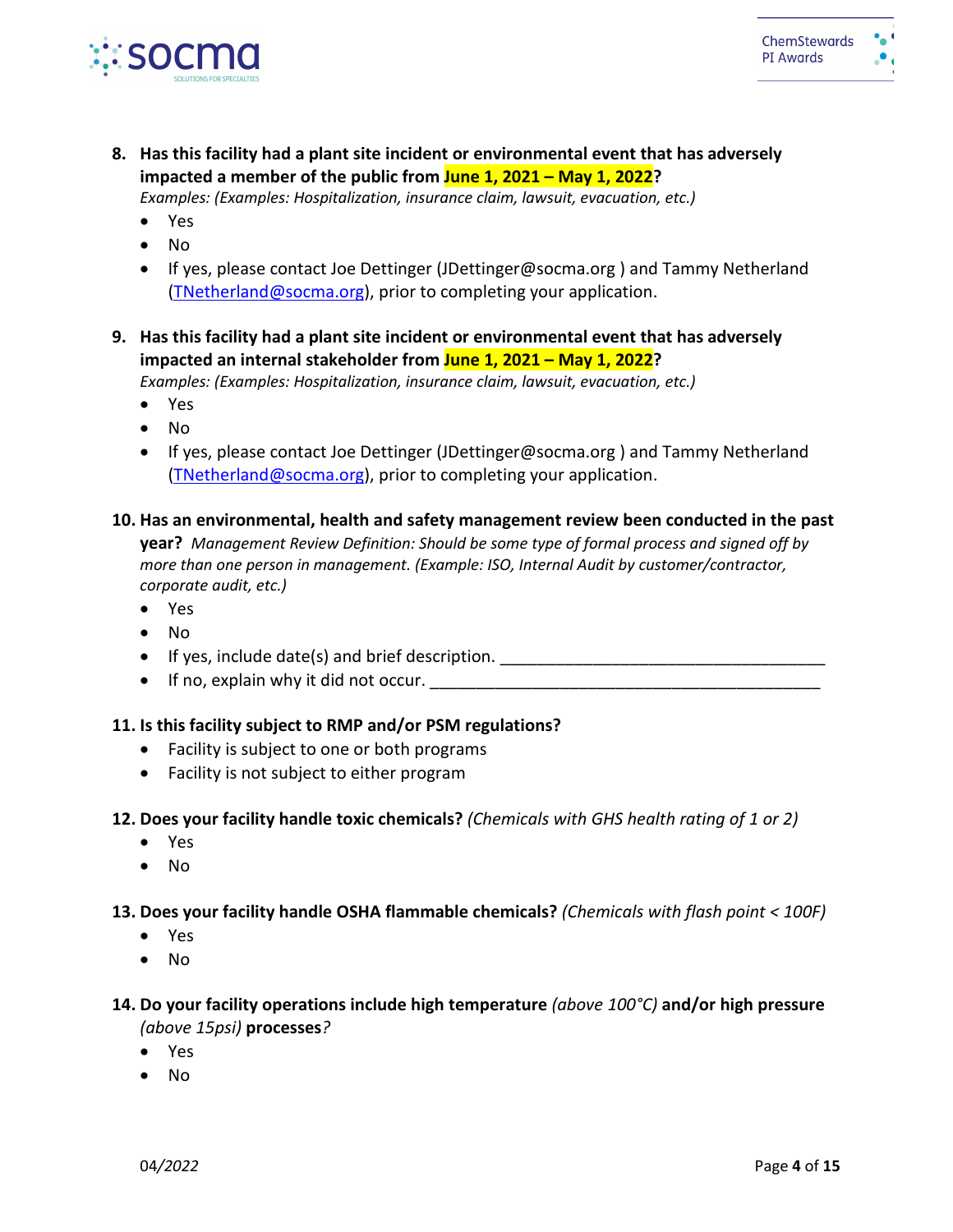

## **15. What is your facility's total number of process safety incidents** *(as defined by the*

*ChemStewards® Performance Metrics Guidance Documents)* **from January 2021 – December 2021 time frame?**

\_\_\_\_\_\_\_\_\_\_\_\_\_\_\_\_\_\_\_\_\_\_\_\_\_\_\_\_\_\_\_\_\_\_\_\_\_\_\_\_\_\_\_\_\_\_\_\_\_\_\_\_\_\_\_\_\_\_\_\_\_\_\_\_\_\_\_\_\_\_\_\_

*Process Safety Definition: An incident is reportable if it meets all three of the following tests: 1) chemical/process involvement, 2) reporting threshold, and 3) location.*

- 0 PS incidents
- 1 PS Incident
- 2 PS incidents
- 3 or more
- If 1 or more incidents, please provide additional information for each incident.

#### **16. Show the facility's total recordable injury rate for the past three years.**

*Recordable Incident Rate defined as: Number of recordable cases in 2021 x 200,000 Number of employee labor hours worked in 2021*

| • Please list the last three years. | 2019:         |
|-------------------------------------|---------------|
|                                     | 2020:         |
|                                     | 2021:         |
|                                     | 3-yr Average: |

## **17. Show the facility's OSHA recordable rate for the past three years.**

| $\bullet$ | Please list the last three years: | 2019:         |
|-----------|-----------------------------------|---------------|
|           |                                   | 2020:         |
|           |                                   | 2021:         |
|           |                                   | 3-yr Average: |

• If facility has increasing trend, please provide additional information.

#### **18. Show the Lost Time Injury Rate for the past three years.**

*LTI rate: Total Number of Lost Time Cases in 2021 x 200,000 Total Number of Employee Labor hours worked in 2021*

• Please list the last three years:

| 2019: |  |  |
|-------|--|--|
| 2020: |  |  |

2021: \_\_\_\_\_\_\_\_\_\_\_\_\_\_\_\_\_

| 3-yr Average: |  |
|---------------|--|
|               |  |

\_\_\_\_\_\_\_\_\_\_\_\_\_\_\_\_\_\_\_\_\_\_\_\_\_\_\_\_\_\_\_\_\_\_\_\_\_\_\_\_\_\_\_\_\_\_\_\_\_\_\_\_\_\_\_\_\_\_\_\_\_\_\_\_\_\_\_\_\_\_\_\_

\_\_\_\_\_\_\_\_\_\_\_\_\_\_\_\_\_\_\_\_\_\_\_\_\_\_\_\_\_\_\_\_\_\_\_\_\_\_\_\_\_\_\_\_\_\_\_\_\_\_\_\_\_\_\_\_\_\_\_\_\_\_\_\_\_\_\_\_\_\_\_\_

• If facility has increasing trend, please provide additional information.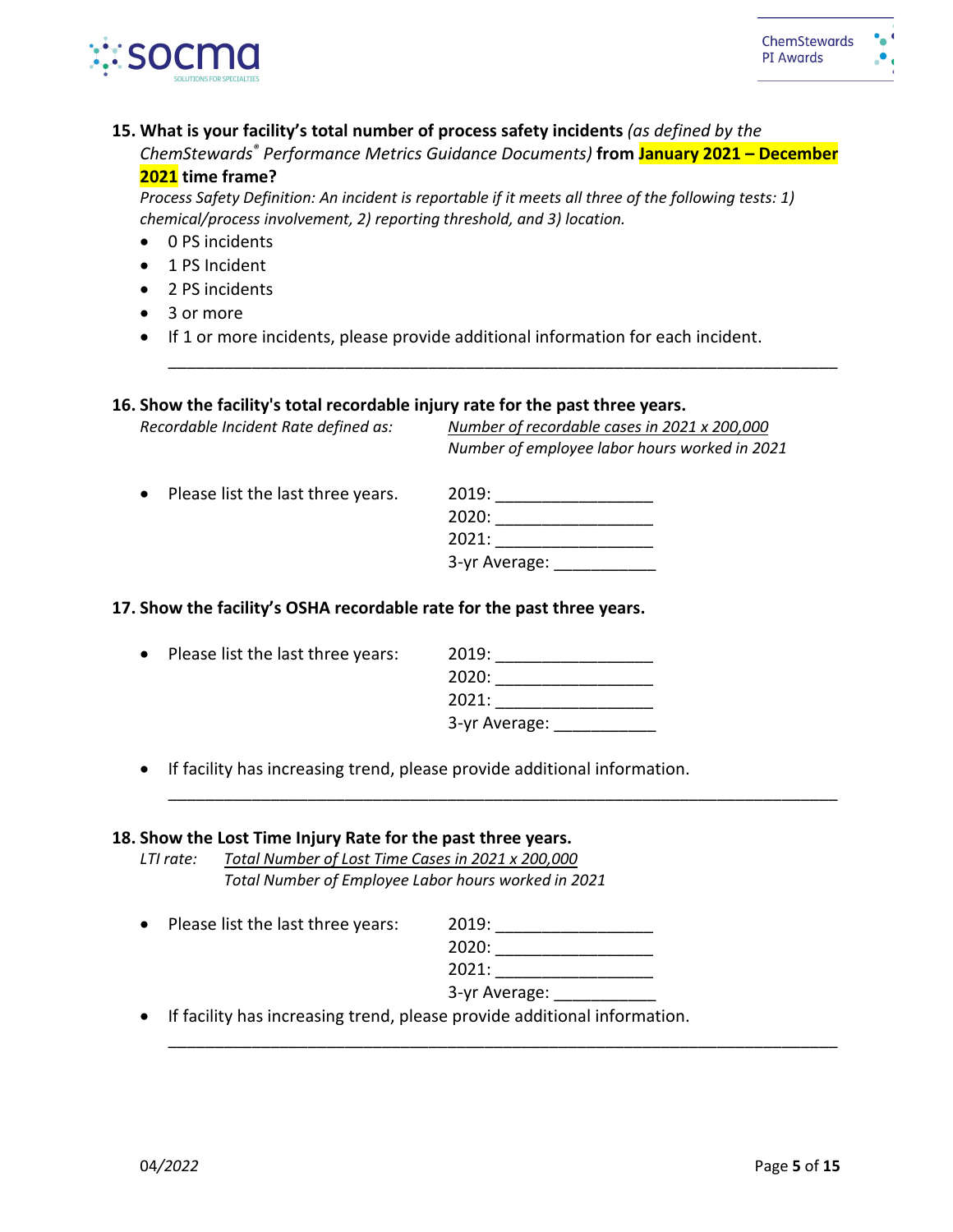

**19. Has this facility been certified by any other recognized EHS&S Management System, such as OHSAs 18001 or ISO 14001?** 

\_\_\_\_\_\_\_\_\_\_\_\_\_\_\_\_\_\_\_\_\_\_\_\_\_\_\_\_\_\_\_\_\_\_\_\_\_\_\_\_\_\_\_\_\_\_\_\_\_\_\_\_\_\_\_\_\_\_\_\_\_\_\_\_\_\_\_\_\_\_\_\_

\_\_\_\_\_\_\_\_\_\_\_\_\_\_\_\_\_\_\_\_\_\_\_\_\_\_\_\_\_\_\_\_\_\_\_\_\_\_\_\_\_\_\_\_\_\_\_\_\_\_\_\_\_\_\_\_\_\_\_\_\_\_\_\_\_\_\_\_\_\_\_\_\_\_\_ \_\_\_\_\_\_\_\_\_\_\_\_\_\_\_\_\_\_\_\_\_\_\_\_\_\_\_\_\_\_\_\_\_\_\_\_\_\_\_\_\_\_\_\_\_\_\_\_\_\_\_\_\_\_\_\_\_\_\_\_\_\_\_\_\_\_\_\_\_\_\_\_\_\_\_

- Yes
- No
- If yes, please list:
- **20. List any environmental, health, safety or security recognition that this facility held or received during the June 1, 2021 – May 1, 2022, time period?**  *(Not a ChemStewards/SOCMA award)*

Please list the awards/recognitions, what they stand for and date received.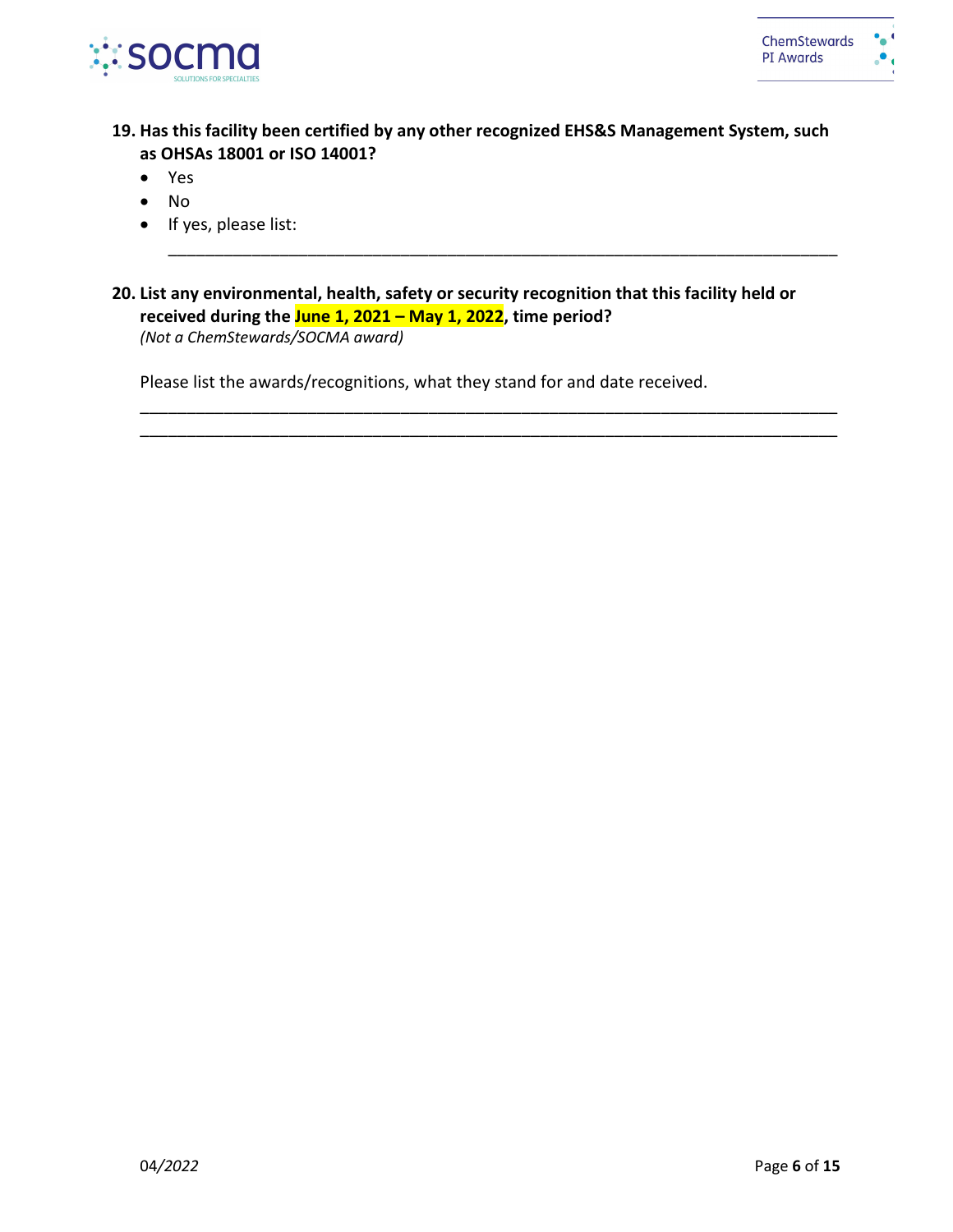

# **Section 2: Core Principle – Stakeholder Communications**

**1. What efforts have been made during the time period June 1, 2021 – May 1, 2022, to improve the facility's stakeholder communication?** Focus your answer on the new aspects of your program and the results yielded. *[character count limit = 3,000]*

\_\_\_\_\_\_\_\_\_\_\_\_\_\_\_\_\_\_\_\_\_\_\_\_\_\_\_\_\_\_\_\_\_\_\_\_\_\_\_\_\_\_\_\_\_\_\_\_\_\_\_\_\_\_\_\_\_\_\_\_\_\_\_\_\_\_\_\_\_\_\_\_\_\_\_

*2. Showcase how your facility has improved communication with and engage employees, business partners and the community to foster a greater understanding of EHS&S matters.*

\_\_\_\_\_\_\_\_\_\_\_\_\_\_\_\_\_\_\_\_\_\_\_\_\_\_\_\_\_\_\_\_\_\_\_\_\_\_\_\_\_\_\_\_\_\_\_\_\_\_\_\_\_\_\_\_\_\_\_\_\_\_\_\_\_\_\_\_\_

- *3. Focus on communication improvements over the past year.*
- *4. Describe meetings and participation conducted for each attendee category below. Click "Add Meeting" to create new entry. Click here [insert link] to view sample answers to section 2.*

## *Instruction for completing chart below:*

## *i. Attendee Category*

- □ Corporate/Senior Management: Includes president, VPs, directors and managers above plant management level.
- Plant Management: Includes plant manager, production managers, functional area managers, i.e., quality, EHS, purchasing, etc.
- $\Box$  Outside/External Stakeholders: Includes customers, customer audits, buyers and response teams, etc.
- □ Neighborhood/Community: Includes community leaders, local government, response teams, etc.
- □ LEPC (Local Emergency Planning Committee) or similar: if including LEPC or similar, indicate the name of the committee.

*Note: By adding LEPC or similar type meetings, you are indicating that your company participated and is considered an "active member" of this committee.*

*ii. Attendee Description [create checkboxes in each category]*

## Indicate attendee title

a. Corporate Senior/Management *(at corporate level - above plant management)*

President 
□ CEO □ VP Human Resources □ VP Operations □ VP of Sales & Marketing □ Other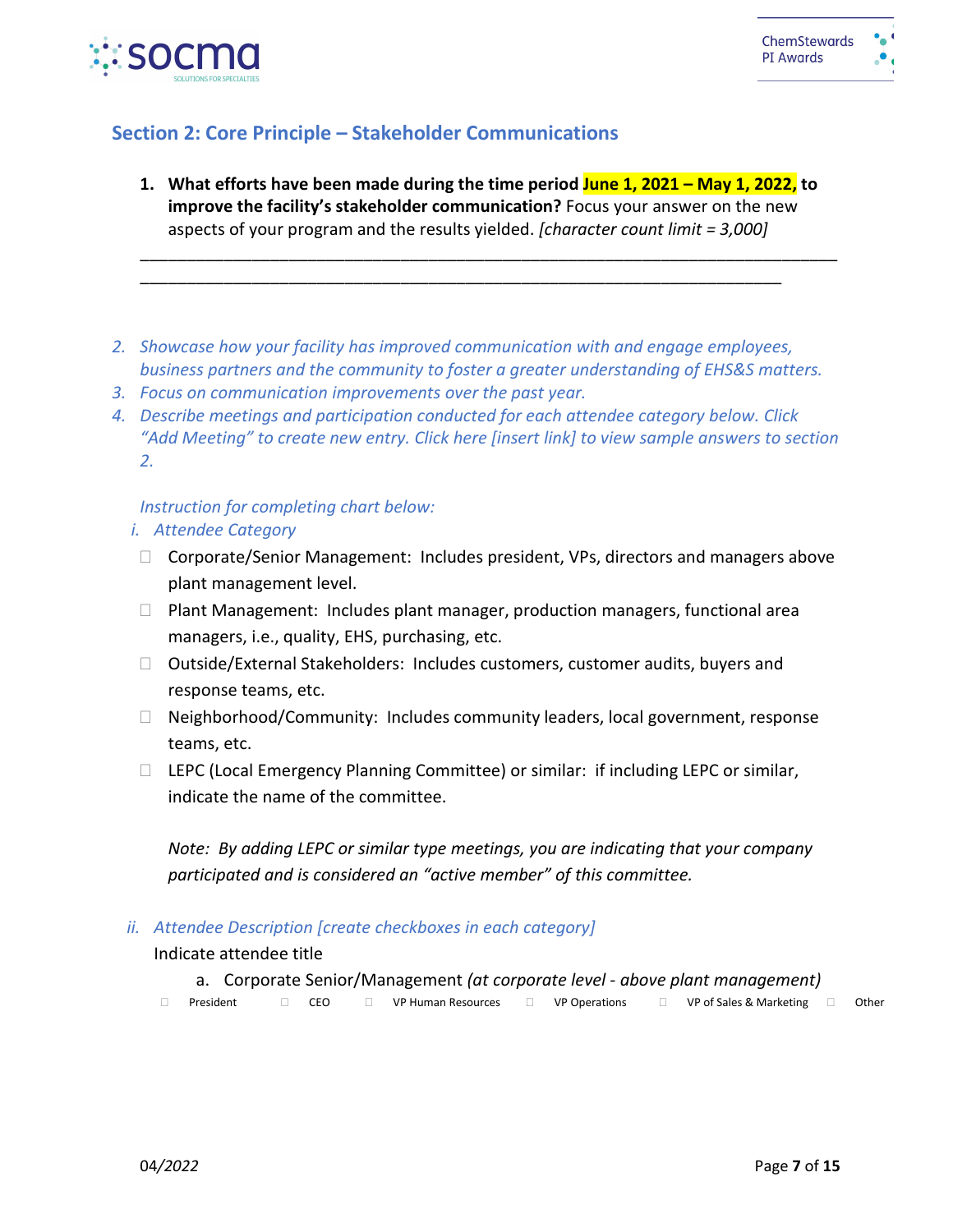

| b.<br>□ | Corporate level directors and managers (above plant management level)<br>Dir of<br>Engineering | 0            | Dir or<br>Manager<br>HR      | $\Box$           | Dir or<br>Manager<br>Operations      |           | $\Box$     | Dir or<br>Manager<br>of EHS         | $\Box$                      | Dir or<br>Manager of<br>Logistics |    | n                         | Dir or<br>Manager of<br>Sales &<br>Marketing | □ | Other |
|---------|------------------------------------------------------------------------------------------------|--------------|------------------------------|------------------|--------------------------------------|-----------|------------|-------------------------------------|-----------------------------|-----------------------------------|----|---------------------------|----------------------------------------------|---|-------|
| c.      | <b>Plant Management</b>                                                                        |              |                              |                  |                                      |           |            |                                     |                             |                                   |    |                           |                                              |   |       |
|         | □ Superintendent                                                                               |              | $\Box$ Plant<br>Manager      |                  | $\Box$ Maintenance<br>Manager        |           |            | $\Box$ Production<br>Manager        | $\Box$ Technical<br>Manager |                                   | Ω. | Administrative<br>Manager | $\Box$ Quality Manager                       |   |       |
|         | R&D Manager                                                                                    |              | $\Box$ Purchasing<br>Manager |                  | $\Box$ Supply Chain<br>Manager       |           | $\Box$ EHS | Manager                             | $\Box$ Lab<br>Manager       |                                   | П. | Site Leader               | $\Box$ Other                                 |   |       |
|         | d. Plant Personnel                                                                             |              |                              |                  |                                      |           |            |                                     |                             |                                   |    |                           |                                              |   |       |
|         | $\Box$ EHS<br>Specialist                                                                       | $\Box$ Shift | Supervisors                  | $\Box$ Operators | $\Box$ Lab                           | Personnel |            | □ Chemist                           | 0                           | Technicians                       |    |                           | □ Maintenance                                |   |       |
|         | $\Box$ Engineers                                                                               | $\Box$ Sales |                              | □ Other          |                                      |           |            |                                     |                             |                                   |    |                           |                                              |   |       |
|         |                                                                                                |              |                              |                  |                                      |           |            |                                     |                             |                                   |    |                           |                                              |   |       |
| e.      | Outside/External Stakeholders                                                                  |              |                              |                  |                                      |           |            |                                     |                             |                                   |    |                           |                                              |   |       |
|         | $\Box$ Customers (Buyers, chemists, etc.)                                                      |              |                              |                  | $\Box$ Customer auditors             |           |            |                                     | $\Box$ Regulatory agency    |                                   |    |                           | $\Box$ Other                                 |   |       |
| f.      | Neighborhood/Community                                                                         |              |                              |                  |                                      |           |            |                                     |                             |                                   |    |                           |                                              |   |       |
|         | □ Community member/leader                                                                      |              |                              |                  | Local community government officials |           |            |                                     |                             |                                   |    |                           | $\Box$ Other                                 |   |       |
|         |                                                                                                |              |                              |                  |                                      |           |            |                                     |                             |                                   |    |                           |                                              |   |       |
| g.      | LEPC (Local Emergency Planning Committee) or similar: if including LEPC or similar,            |              |                              |                  |                                      |           |            |                                     |                             |                                   |    |                           |                                              |   |       |
|         | indicate the name of the committee.                                                            |              |                              |                  |                                      |           |            |                                     |                             |                                   |    |                           |                                              |   |       |
| $\Box$  | Response teams (Law enforcement, Fire Department)                                              |              |                              |                  |                                      |           |            | $\Box$ Emergency Medical Responders |                             |                                   |    |                           | $\Box$ Other                                 |   |       |
|         | <b>Meeting Title</b>                                                                           |              |                              |                  |                                      |           |            |                                     |                             |                                   |    |                           |                                              |   |       |
|         | Insert title or brief description of meeting                                                   |              |                              |                  |                                      |           |            |                                     |                             |                                   |    |                           |                                              |   |       |
|         | Date (Month/Year)                                                                              |              |                              |                  |                                      |           |            |                                     |                             |                                   |    |                           |                                              |   |       |
|         | Indicate month and year of meeting or frequency for more frequent meetings.                    |              |                              |                  |                                      |           |            |                                     |                             |                                   |    |                           |                                              |   |       |
|         | v. Main Topics Discussed                                                                       |              |                              |                  |                                      |           |            |                                     |                             |                                   |    |                           |                                              |   |       |

*Include a high-level description of topics or meeting agenda.*

*vi. Click here for example entries.*

*iii. Meeting Title*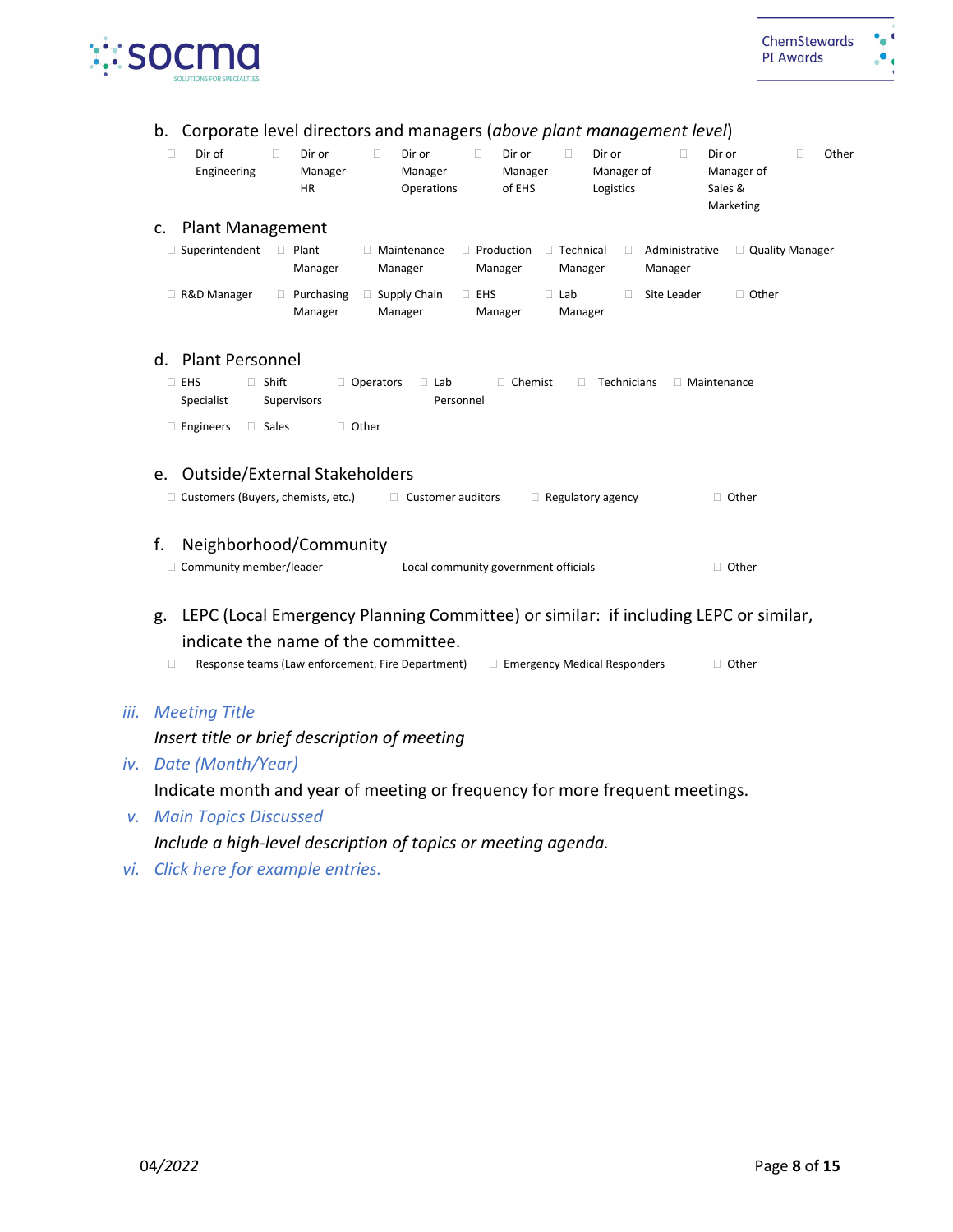

Attendee Category [Drop down from selection above]

**Attendee Description [Checkboxes]** 

Meeting Title [character count limit = 70]

Meeting Frequency [checkboxes - options: Daily, Weekly, Monthly, Bi-monthly, Quarterly, Annually]

Date (Month/Year) [character count limit = 20]

Main Topics Discussed [character count limit = 315]

**ADD MEETING**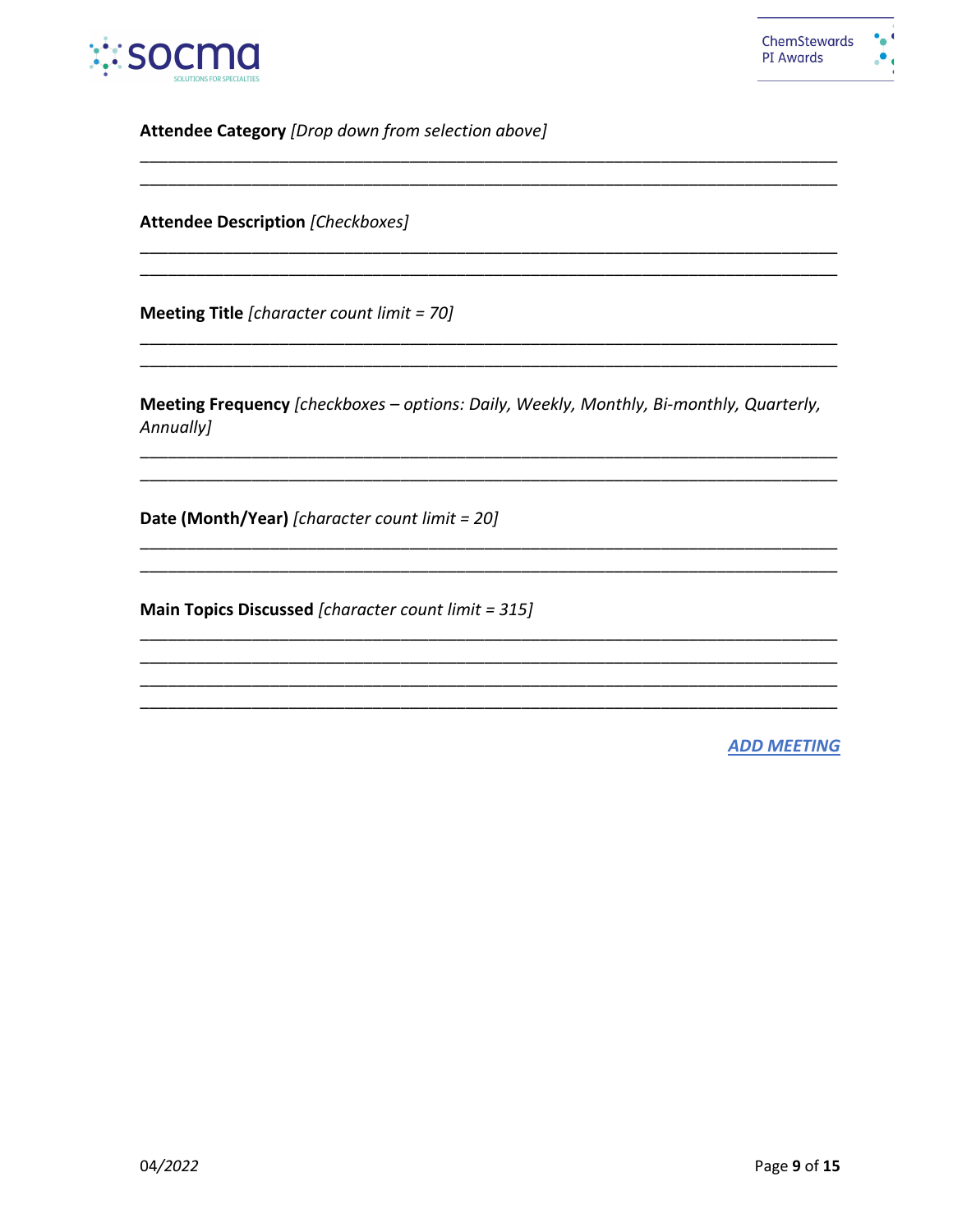

**5. Does your facility have a system for ensuring that contractors and visitors are made aware of the applicable environmental, health, safety, or security requirements of the facility?** 

**Contractor?** 

- Yes
- No

## **Key Components (check all that apply):**

- o It is a Written program. (Policy or Document)
- o Contractors/Visitors are required to go through formal training.
- o This is some type of annual verification/audit.
- o It is a new program or have made improvements to existing program in the last 12 months.
- o Other: \_\_\_\_\_\_\_\_\_\_\_\_\_\_\_\_\_\_\_\_\_\_\_\_\_\_\_\_\_\_\_\_\_\_\_\_\_\_\_\_\_\_\_\_\_ *[character count limit = 200]*

**Visitor?** 

- Yes
- No

## **Key Components (check all that apply):**

- o It is a Written program. (Policy or Document)
- o Contractors/Visitors are required to go through formal training.
- o This is some type of annual verification/audit.
- o It is a new program or have made improvements to existing program in the last 12 months.
- o Other: \_\_\_\_\_\_\_\_\_\_\_\_\_\_\_\_\_\_\_\_\_\_\_\_\_\_\_\_\_\_\_\_\_\_\_\_\_\_\_\_\_\_\_\_\_ *[character count*

*limit = 200]*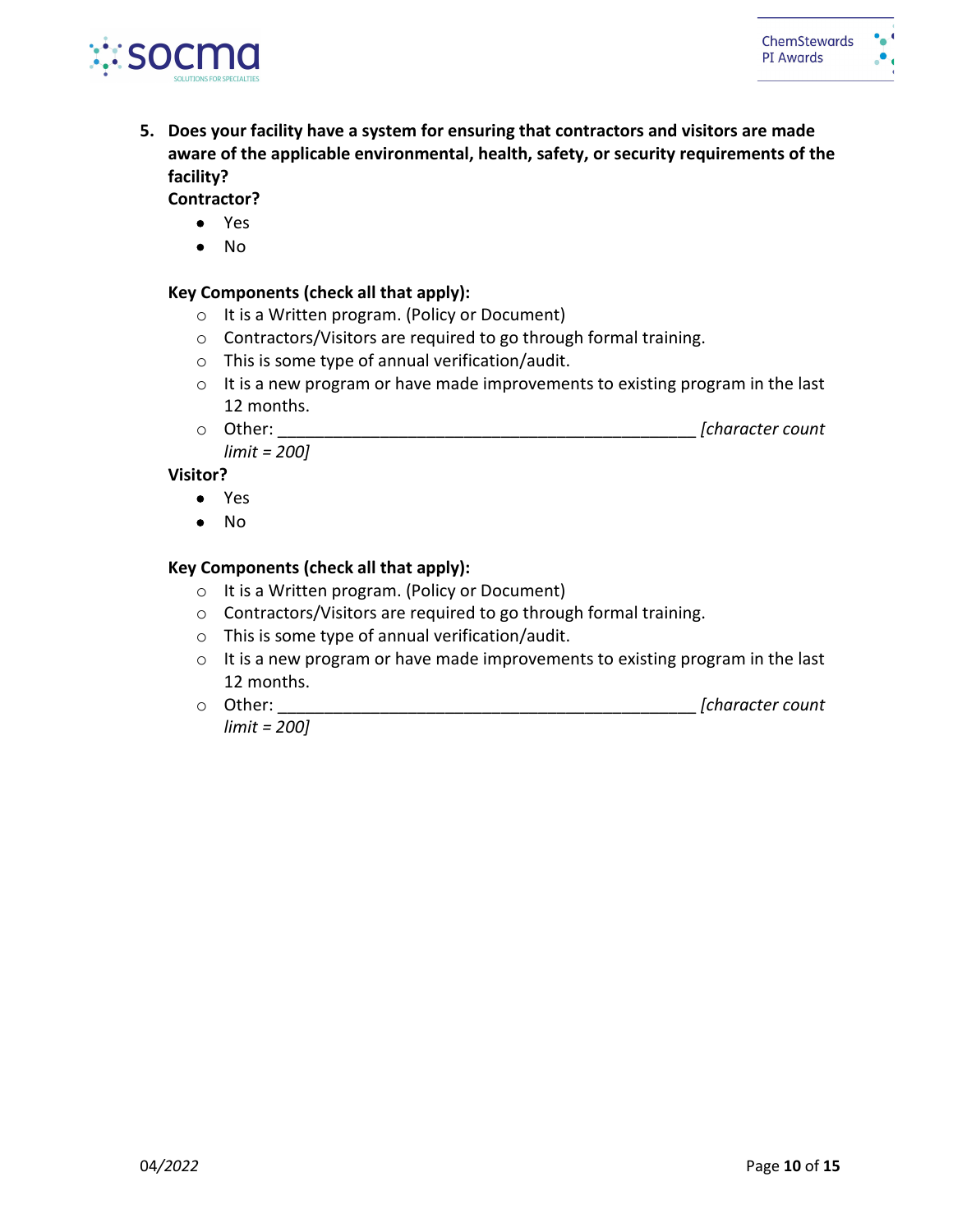

## **Section 3: Core Principle - Product Stewardship**

*We will promote the concepts of product stewardship throughout a product's lifecycle.* 

**1. What efforts have been made during the time period June 1, 2021 – May 1, 2022, to improve the facility's product stewardship program?** Focus your answer on the new aspects of your program and the results yielded. *[character count limit = 3,000]*

\_\_\_\_\_\_\_\_\_\_\_\_\_\_\_\_\_\_\_\_\_\_\_\_\_\_\_\_\_\_\_\_\_\_\_\_\_\_\_\_\_\_\_\_\_\_\_\_\_\_\_\_\_\_\_\_\_\_\_\_\_\_\_\_\_\_\_\_\_\_\_\_\_\_\_\_\_\_\_\_\_ \_\_\_\_\_\_\_\_\_\_\_\_\_\_\_\_\_\_\_\_\_\_\_\_\_\_\_\_\_\_\_\_\_\_\_\_\_\_\_\_\_\_\_\_\_\_\_\_\_\_\_\_\_\_\_\_\_\_\_\_\_\_\_\_\_\_\_\_\_\_\_\_\_\_\_\_\_\_\_\_\_ \_\_\_\_\_\_\_\_\_\_\_\_\_\_\_\_\_\_\_\_\_\_\_\_\_\_\_\_\_\_\_\_\_\_\_\_\_\_\_\_\_\_\_\_\_\_\_\_\_\_\_\_\_\_\_\_\_\_\_\_\_\_\_\_\_\_\_\_\_\_\_\_\_\_\_\_\_\_\_\_\_ \_\_\_\_\_\_\_\_\_\_\_\_\_\_\_\_\_\_\_\_\_\_\_\_\_\_\_\_\_\_\_\_\_\_\_\_\_\_\_\_\_\_\_\_\_\_\_\_\_\_\_\_\_\_\_\_\_\_\_\_\_\_\_\_\_\_\_\_\_\_\_\_\_\_\_\_\_\_\_\_\_

**2. Describe how this facility's product stewardship program provides customers, distributors, and other product receivers with information on the safe use, transport and dispose of chemicals?** *[character count limit = 1,500]*

\_\_\_\_\_\_\_\_\_\_\_\_\_\_\_\_\_\_\_\_\_\_\_\_\_\_\_\_\_\_\_\_\_\_\_\_\_\_\_\_\_\_\_\_\_\_\_\_\_\_\_\_\_\_\_\_\_\_\_\_\_\_\_\_\_\_\_\_\_\_\_\_\_\_\_\_\_\_\_\_\_ \_\_\_\_\_\_\_\_\_\_\_\_\_\_\_\_\_\_\_\_\_\_\_\_\_\_\_\_\_\_\_\_\_\_\_\_\_\_\_\_\_\_\_\_\_\_\_\_\_\_\_\_\_\_\_\_\_\_\_\_\_\_\_\_\_\_\_\_\_\_\_\_\_\_\_\_\_\_\_\_\_ \_\_\_\_\_\_\_\_\_\_\_\_\_\_\_\_\_\_\_\_\_\_\_\_\_\_\_\_\_\_\_\_\_\_\_\_\_\_\_\_\_\_\_\_\_\_\_\_\_\_\_\_\_\_\_\_\_\_\_\_\_\_\_\_\_\_\_\_\_\_\_\_\_\_\_\_\_\_\_\_\_ \_\_\_\_\_\_\_\_\_\_\_\_\_\_\_\_\_\_\_\_\_\_\_\_\_\_\_\_\_\_\_\_\_\_\_\_\_\_\_\_\_\_\_\_\_\_\_\_\_\_\_\_\_\_\_\_\_\_\_\_\_\_\_\_\_\_\_\_\_\_\_\_\_\_\_\_\_\_\_\_\_

\_\_\_\_\_\_\_\_\_\_\_\_\_\_\_\_\_\_\_\_\_\_\_\_\_\_\_\_\_\_\_\_\_\_\_\_\_\_\_\_\_\_\_\_\_\_\_\_\_\_\_\_\_\_\_\_\_\_\_\_\_\_\_\_\_\_\_\_\_\_\_\_\_\_\_\_\_\_\_\_\_ \_\_\_\_\_\_\_\_\_\_\_\_\_\_\_\_\_\_\_\_\_\_\_\_\_\_\_\_\_\_\_\_\_\_\_\_\_\_\_\_\_\_\_\_\_\_\_\_\_\_\_\_\_\_\_\_\_\_\_\_\_\_\_\_\_\_\_\_\_\_\_\_\_\_\_\_\_\_\_\_\_ \_\_\_\_\_\_\_\_\_\_\_\_\_\_\_\_\_\_\_\_\_\_\_\_\_\_\_\_\_\_\_\_\_\_\_\_\_\_\_\_\_\_\_\_\_\_\_\_\_\_\_\_\_\_\_\_\_\_\_\_\_\_\_\_\_\_\_\_\_\_\_\_\_\_\_\_\_\_\_\_\_ \_\_\_\_\_\_\_\_\_\_\_\_\_\_\_\_\_\_\_\_\_\_\_\_\_\_\_\_\_\_\_\_\_\_\_\_\_\_\_\_\_\_\_\_\_\_\_\_\_\_\_\_\_\_\_\_\_\_\_\_\_\_\_\_\_\_\_\_\_\_\_\_\_\_\_\_\_\_\_\_\_

**3. Describe how product stewardship is considered during product development phase.**  *[character count limit = 1,200]*

**4. How does this facility obtain and evaluate product risk information (i.e., chemical, physical, regulatory, environmental, and toxicological, potential accidents/incidents, and exposure from release)?** *[character count limit = 1,500]*

\_\_\_\_\_\_\_\_\_\_\_\_\_\_\_\_\_\_\_\_\_\_\_\_\_\_\_\_\_\_\_\_\_\_\_\_\_\_\_\_\_\_\_\_\_\_\_\_\_\_\_\_\_\_\_\_\_\_\_\_\_\_\_\_\_\_\_\_\_\_\_\_\_\_\_\_\_\_\_\_\_ \_\_\_\_\_\_\_\_\_\_\_\_\_\_\_\_\_\_\_\_\_\_\_\_\_\_\_\_\_\_\_\_\_\_\_\_\_\_\_\_\_\_\_\_\_\_\_\_\_\_\_\_\_\_\_\_\_\_\_\_\_\_\_\_\_\_\_\_\_\_\_\_\_\_\_\_\_\_\_\_\_ \_\_\_\_\_\_\_\_\_\_\_\_\_\_\_\_\_\_\_\_\_\_\_\_\_\_\_\_\_\_\_\_\_\_\_\_\_\_\_\_\_\_\_\_\_\_\_\_\_\_\_\_\_\_\_\_\_\_\_\_\_\_\_\_\_\_\_\_\_\_\_\_\_\_\_\_\_\_\_\_\_ \_\_\_\_\_\_\_\_\_\_\_\_\_\_\_\_\_\_\_\_\_\_\_\_\_\_\_\_\_\_\_\_\_\_\_\_\_\_\_\_\_\_\_\_\_\_\_\_\_\_\_\_\_\_\_\_\_\_\_\_\_\_\_\_\_\_\_\_\_\_\_\_\_\_\_\_\_\_\_\_\_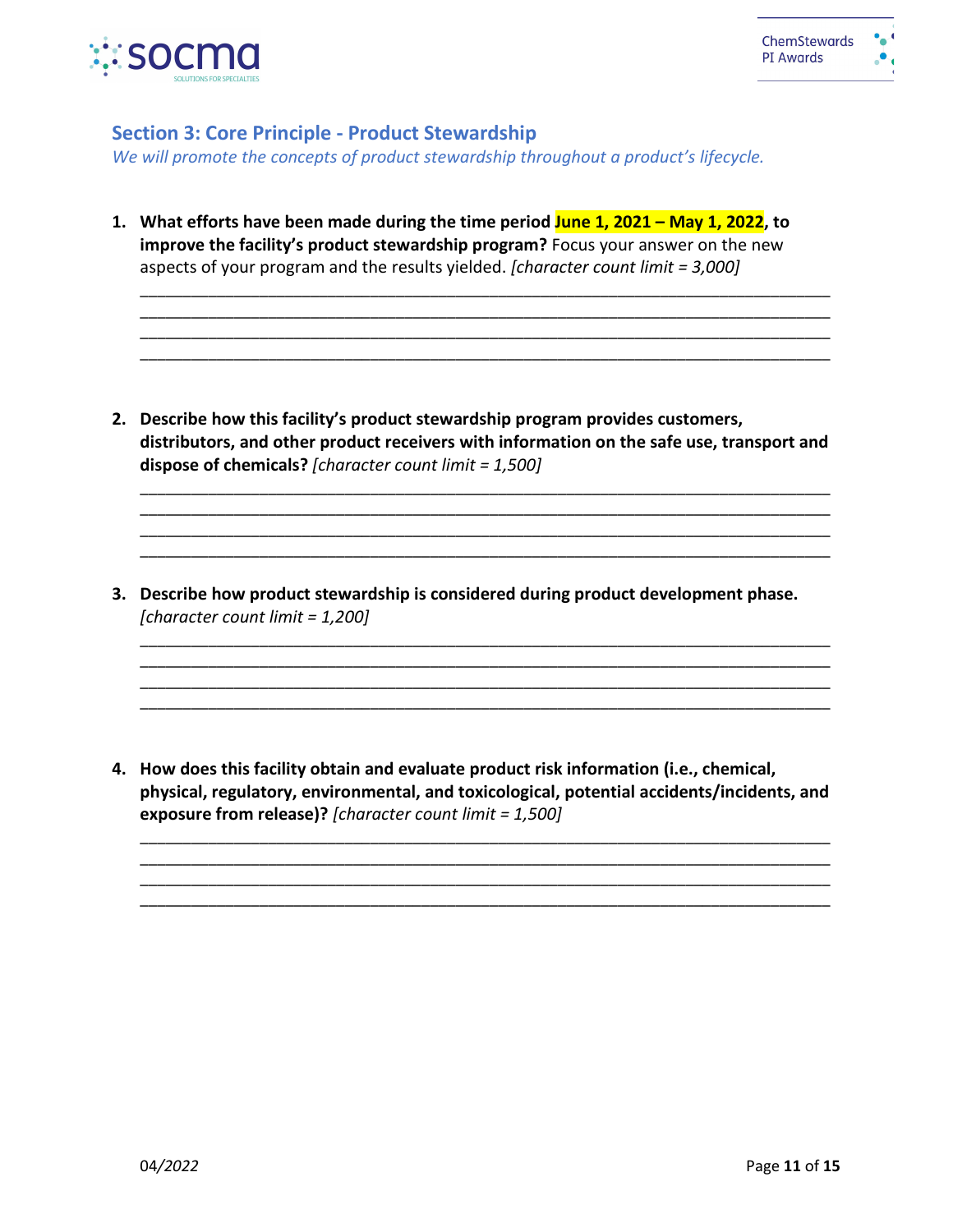

**Section 4: Core Principle Question - EHS&S in Planning and Operations**

*We will make EHS&S considerations a priority in our planning and operations for all new and existing products and processes.* 

- **1. What efforts have been made during the time period June 1, 2021 – May 1, 2022, to improve the facility's planning and operations for all new and existing products and processes?** Focus your answer on the new aspects of your program are and the results yielded. *[character count limit = 3,000]*
- **2. Community & Environment Focus: How does this facility manage the risk to the environment and community from the facility's operations?** *Definition of Risk: Possibility of loss or injury. [character count limit = 1,500]*

\_\_\_\_\_\_\_\_\_\_\_\_\_\_\_\_\_\_\_\_\_\_\_\_\_\_\_\_\_\_\_\_\_\_\_\_\_\_\_\_\_\_\_\_\_\_\_\_\_\_\_\_\_\_\_\_\_\_\_\_\_\_\_\_\_\_\_\_\_\_\_\_\_\_\_ \_\_\_\_\_\_\_\_\_\_\_\_\_\_\_\_\_\_\_\_\_\_\_\_\_\_\_\_\_\_\_\_\_\_\_\_\_\_\_\_\_\_\_\_\_\_\_\_\_\_\_\_\_\_\_\_\_\_\_\_\_\_\_\_\_\_\_\_\_\_\_\_\_\_\_ \_\_\_\_\_\_\_\_\_\_\_\_\_\_\_\_\_\_\_\_\_\_\_\_\_\_\_\_\_\_\_\_\_\_\_\_\_\_\_\_\_\_\_\_\_\_\_\_\_\_\_\_\_\_\_\_\_\_\_\_\_\_\_\_\_\_\_\_\_\_\_\_\_\_\_

\_\_\_\_\_\_\_\_\_\_\_\_\_\_\_\_\_\_\_\_\_\_\_\_\_\_\_\_\_\_\_\_\_\_\_\_\_\_\_\_\_\_\_\_\_\_\_\_\_\_\_\_\_\_\_\_\_\_\_\_\_\_\_\_\_\_\_\_\_\_\_\_\_\_\_ \_\_\_\_\_\_\_\_\_\_\_\_\_\_\_\_\_\_\_\_\_\_\_\_\_\_\_\_\_\_\_\_\_\_\_\_\_\_\_\_\_\_\_\_\_\_\_\_\_\_\_\_\_\_\_\_\_\_\_\_\_\_\_\_\_\_\_\_\_\_\_\_\_\_\_ \_\_\_\_\_\_\_\_\_\_\_\_\_\_\_\_\_\_\_\_\_\_\_\_\_\_\_\_\_\_\_\_\_\_\_\_\_\_\_\_\_\_\_\_\_\_\_\_\_\_\_\_\_\_\_\_\_\_\_\_\_\_\_\_\_\_\_\_\_\_\_\_\_\_\_

#### **Key Components (check all that apply):**

- o It is a Written program. (Policy or Document)
- $\circ$  A committee meets regularly to manage risk concerning the environment.
- $\circ$  The facility has a system to communicate risk to those potentially affected.

\_\_\_\_\_\_\_\_\_\_\_\_\_\_\_\_\_\_\_\_\_\_\_\_\_\_\_\_\_\_\_\_\_\_\_\_\_\_\_\_\_\_\_\_\_\_\_\_\_\_\_\_\_\_\_\_\_\_\_\_\_\_\_\_\_\_\_\_\_\_\_\_\_\_\_\_\_\_\_\_\_\_ \_\_\_\_\_\_\_\_\_\_\_\_\_\_\_\_\_\_\_\_\_\_\_\_\_\_\_\_\_\_\_\_\_\_\_\_\_\_\_\_\_\_\_\_\_\_\_\_\_\_\_\_\_\_\_\_\_\_\_\_\_\_\_\_\_\_\_\_\_\_\_\_\_\_\_\_\_\_\_\_\_\_ \_\_\_\_\_\_\_\_\_\_\_\_\_\_\_\_\_\_\_\_\_\_\_\_\_\_\_\_\_\_\_\_\_\_\_\_\_\_\_\_\_\_\_\_\_\_\_\_\_\_\_\_\_\_\_\_\_\_\_\_\_\_\_\_\_\_\_\_\_\_\_\_\_\_\_\_\_\_\_\_\_\_

**3. Employee Focus: How does this facility manage risks and hazards to employees from facility operations? Please describe below.** *[character count limit = 1,500]*

#### **Key Components (check all that apply):**

- o It is a Written program. (Policy or Document)
- $\circ$  A committee meets regularly to manage risk concerning the environment.
- o The facility has a system to communicate risk to those potentially affected.

\_\_\_\_\_\_\_\_\_\_\_\_\_\_\_\_\_\_\_\_\_\_\_\_\_\_\_\_\_\_\_\_\_\_\_\_\_\_\_\_\_\_\_\_\_\_\_\_\_\_\_\_\_\_\_\_\_\_\_\_\_\_\_\_\_\_\_\_\_\_\_\_\_\_\_\_\_\_\_\_\_\_ \_\_\_\_\_\_\_\_\_\_\_\_\_\_\_\_\_\_\_\_\_\_\_\_\_\_\_\_\_\_\_\_\_\_\_\_\_\_\_\_\_\_\_\_\_\_\_\_\_\_\_\_\_\_\_\_\_\_\_\_\_\_\_\_\_\_\_\_\_\_\_\_\_\_\_\_\_\_\_\_\_\_ \_\_\_\_\_\_\_\_\_\_\_\_\_\_\_\_\_\_\_\_\_\_\_\_\_\_\_\_\_\_\_\_\_\_\_\_\_\_\_\_\_\_\_\_\_\_\_\_\_\_\_\_\_\_\_\_\_\_\_\_\_\_\_\_\_\_\_\_\_\_\_\_\_\_\_\_\_\_\_\_\_\_

**4. Security Focus: How does this facility manage risk associated with security of the facility operations? Please describe below.** *[character count limit = 1,500]*

#### **Key Components (check all that apply):**

- o It is a Written program. (Policy or Document)
- o A committee meets regularly to manage risk concerning the environment.
- $\circ$  The facility has a system to communicate risk to those potentially affected.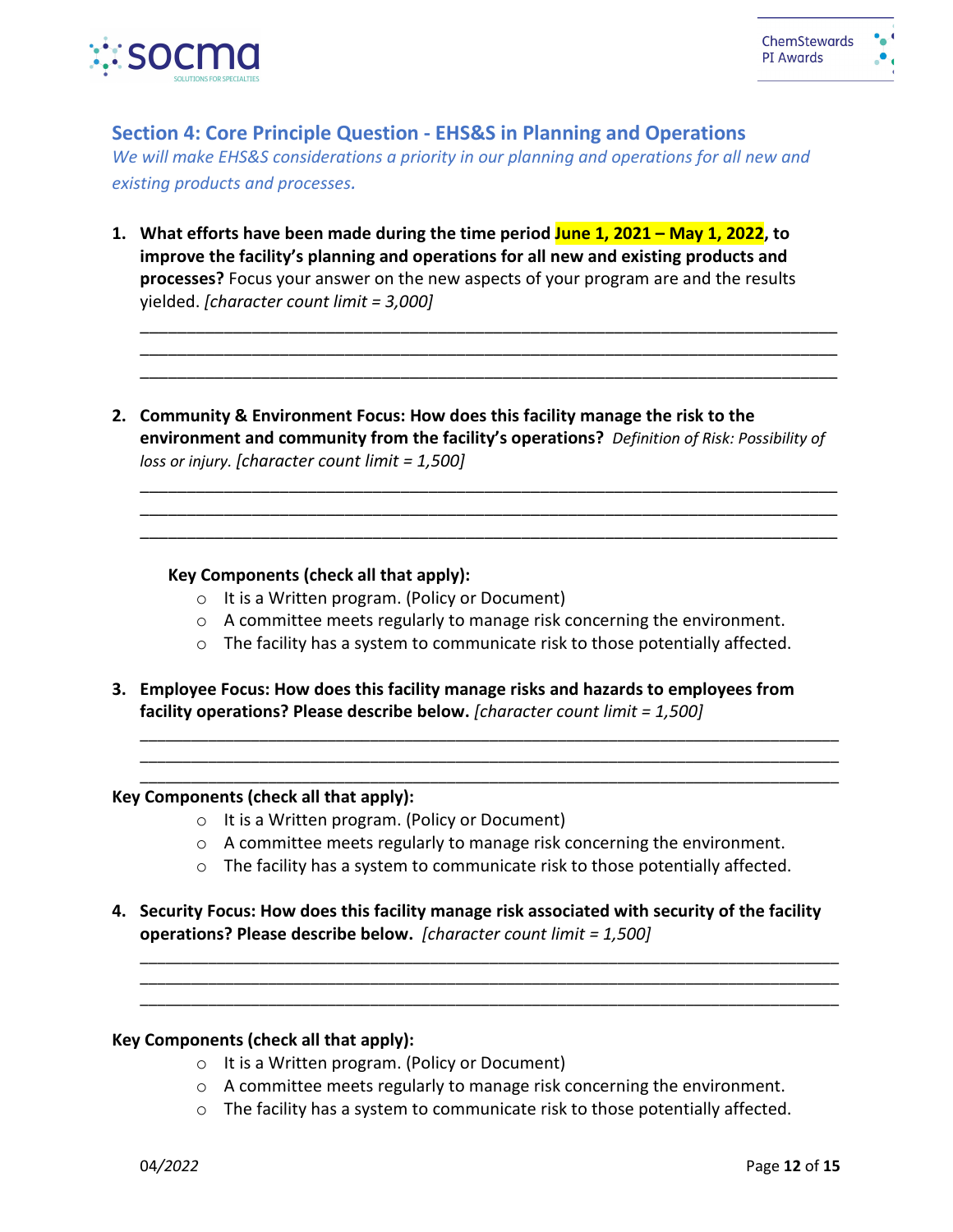

- **5. Does this facility use metrics to monitor and measure key characteristics of operations and activities that have significant EHS&S consequences?**
	- Yes
	- No
	- If yes, describe the metrics that were used to monitor and measure key characteristics of operations and activities that have significant EHS&S consequence. *[character count limit = 750]*

\_\_\_\_\_\_\_\_\_\_\_\_\_\_\_\_\_\_\_\_\_\_\_\_\_\_\_\_\_\_\_\_\_\_\_\_\_\_\_\_\_\_\_\_\_\_\_\_\_\_\_\_\_\_\_\_\_\_\_\_\_\_\_\_\_\_\_\_\_\_\_\_\_\_\_ \_\_\_\_\_\_\_\_\_\_\_\_\_\_\_\_\_\_\_\_\_\_\_\_\_\_\_\_\_\_\_\_\_\_\_\_\_\_\_\_\_\_\_\_\_\_\_\_\_\_\_\_\_\_\_\_\_\_\_\_\_\_\_\_\_\_\_\_\_\_\_\_\_\_\_ \_\_\_\_\_\_\_\_\_\_\_\_\_\_\_\_\_\_\_\_\_\_\_\_\_\_\_\_\_\_\_\_\_\_\_\_\_\_\_\_\_\_\_\_\_\_\_\_\_\_\_\_\_\_\_\_\_\_\_\_\_\_\_\_\_\_\_\_\_\_\_\_\_\_\_

\_\_\_\_\_\_\_\_\_\_\_\_\_\_\_\_\_\_\_\_\_\_\_\_\_\_\_\_\_\_\_\_\_\_\_\_\_\_\_\_\_\_\_\_\_\_\_\_\_\_\_\_\_\_\_\_\_\_\_\_\_\_\_\_\_\_\_\_\_\_\_\_\_\_\_ \_\_\_\_\_\_\_\_\_\_\_\_\_\_\_\_\_\_\_\_\_\_\_\_\_\_\_\_\_\_\_\_\_\_\_\_\_\_\_\_\_\_\_\_\_\_\_\_\_\_\_\_\_\_\_\_\_\_\_\_\_\_\_\_\_\_\_\_\_\_\_\_\_\_\_ \_\_\_\_\_\_\_\_\_\_\_\_\_\_\_\_\_\_\_\_\_\_\_\_\_\_\_\_\_\_\_\_\_\_\_\_\_\_\_\_\_\_\_\_\_\_\_\_\_\_\_\_\_\_\_\_\_\_\_\_\_\_\_\_\_\_\_\_\_\_\_\_\_\_\_

\_\_\_\_\_\_\_\_\_\_\_\_\_\_\_\_\_\_\_\_\_\_\_\_\_\_\_\_\_\_\_\_\_\_\_\_\_\_\_\_\_\_\_\_\_\_\_\_\_\_\_\_\_\_\_\_\_\_\_\_\_\_\_\_\_\_\_\_\_\_\_\_ \_\_\_\_\_\_\_\_\_\_\_\_\_\_\_\_\_\_\_\_\_\_\_\_\_\_\_\_\_\_\_\_\_\_\_\_\_\_\_\_\_\_\_\_\_\_\_\_\_\_\_\_\_\_\_\_\_\_\_\_\_\_\_\_\_\_\_\_\_\_\_\_

- **6. How does this facility incorporate risk planning and results into their management system?** *[character count limit = 1,500]*
- **7. How does EHS&S learn about new operation systems and procedures? How does the operations team learn about EHS&S updates? Describe the communication process.** *[character count limit = 1,500]*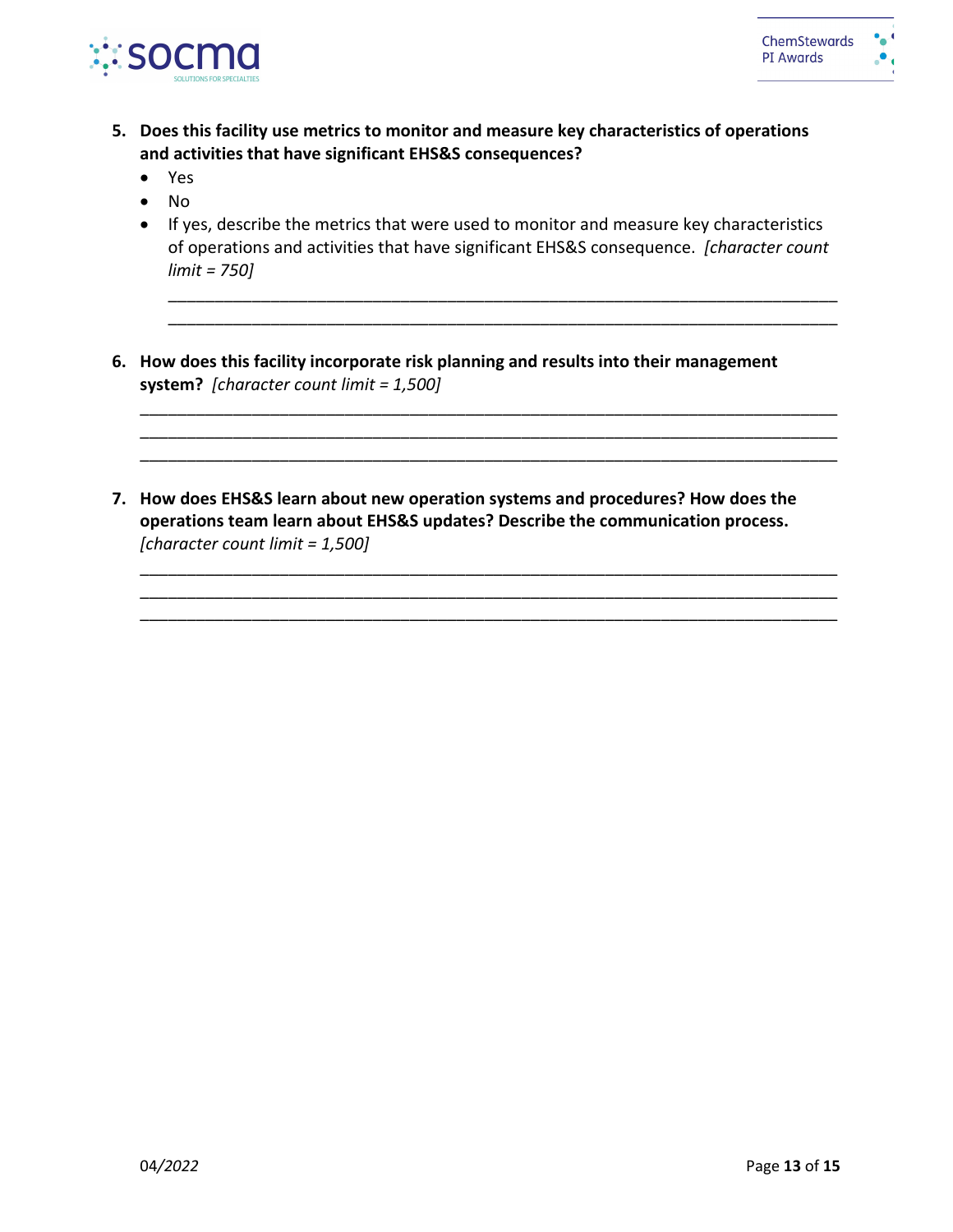

# **Section 5: Core Principle - Employee Training and Engagement**

*We will train employees in their EHS&S responsibilities and promote involvement and accountability in these areas.*

**1. What efforts have been made during the time period June 1, 2021 – May 1, 2022, to improve the facility's training and employee engagement program?** Focus your answer on the new aspects of your program are and the results yielded. *[character count limit = 3,000]*

\_\_\_\_\_\_\_\_\_\_\_\_\_\_\_\_\_\_\_\_\_\_\_\_\_\_\_\_\_\_\_\_\_\_\_\_\_\_\_\_\_\_\_\_\_\_\_\_\_\_\_\_\_\_\_\_\_\_\_\_\_\_\_\_\_\_\_\_\_\_\_\_\_\_\_ \_\_\_\_\_\_\_\_\_\_\_\_\_\_\_\_\_\_\_\_\_\_\_\_\_\_\_\_\_\_\_\_\_\_\_\_\_\_\_\_\_\_\_\_\_\_\_\_\_\_\_\_\_\_\_\_\_\_\_\_\_\_\_\_\_\_\_\_\_\_\_\_\_\_\_

**2. Describe the facility's on-going training program for new and existing employees.** *(Topics, frequency of training, department, type of assessment, review frequency) [character count limit = 3,000]*

\_\_\_\_\_\_\_\_\_\_\_\_\_\_\_\_\_\_\_\_\_\_\_\_\_\_\_\_\_\_\_\_\_\_\_\_\_\_\_\_\_\_\_\_\_\_\_\_\_\_\_\_\_\_\_\_\_\_\_\_\_\_\_\_\_\_\_\_\_\_\_\_\_\_\_ \_\_\_\_\_\_\_\_\_\_\_\_\_\_\_\_\_\_\_\_\_\_\_\_\_\_\_\_\_\_\_\_\_\_\_\_\_\_\_\_\_\_\_\_\_\_\_\_\_\_\_\_\_\_\_\_\_\_\_\_\_\_\_\_\_\_\_\_\_\_\_\_\_\_\_

\_\_\_\_\_\_\_\_\_\_\_\_\_\_\_\_\_\_\_\_\_\_\_\_\_\_\_\_\_\_\_\_\_\_\_\_\_\_\_\_\_\_\_\_\_\_\_\_\_\_\_\_\_\_\_\_\_\_\_\_\_\_\_\_\_\_\_\_\_\_\_\_\_\_\_ \_\_\_\_\_\_\_\_\_\_\_\_\_\_\_\_\_\_\_\_\_\_\_\_\_\_\_\_\_\_\_\_\_\_\_\_\_\_\_\_\_\_\_\_\_\_\_\_\_\_\_\_\_\_\_\_\_\_\_\_\_\_\_\_\_\_\_\_\_\_\_\_\_\_\_

- **3. How does this facility establish and maintain dialogue with employees about relevant risks at the facility and the facility's impact on the environment, health, safety and security?** *[character count limit = 1,800]*
- **4. What forum do employees have to provide feedback on EHS&S matters?** *[character count limit = 1,200]*

\_\_\_\_\_\_\_\_\_\_\_\_\_\_\_\_\_\_\_\_\_\_\_\_\_\_\_\_\_\_\_\_\_\_\_\_\_\_\_\_\_\_\_\_\_\_\_\_\_\_\_\_\_\_\_\_\_\_\_\_\_\_\_\_\_\_\_\_\_\_\_\_\_\_\_ \_\_\_\_\_\_\_\_\_\_\_\_\_\_\_\_\_\_\_\_\_\_\_\_\_\_\_\_\_\_\_\_\_\_\_\_\_\_\_\_\_\_\_\_\_\_\_\_\_\_\_\_\_\_\_\_\_\_\_\_\_\_\_\_\_\_\_\_\_\_\_\_\_\_\_

\_\_\_\_\_\_\_\_\_\_\_\_\_\_\_\_\_\_\_\_\_\_\_\_\_\_\_\_\_\_\_\_\_\_\_\_\_\_\_\_\_\_\_\_\_\_\_\_\_\_\_\_\_\_\_\_\_\_\_\_\_\_\_\_\_\_\_\_\_\_\_\_\_\_\_ \_\_\_\_\_\_\_\_\_\_\_\_\_\_\_\_\_\_\_\_\_\_\_\_\_\_\_\_\_\_\_\_\_\_\_\_\_\_\_\_\_\_\_\_\_\_\_\_\_\_\_\_\_\_\_\_\_\_\_\_\_\_\_\_\_\_\_\_\_\_\_\_\_\_\_

**5. What other forms of training does the facility provide that is beyond regulatory requirement?** *[character count limit = 900]*